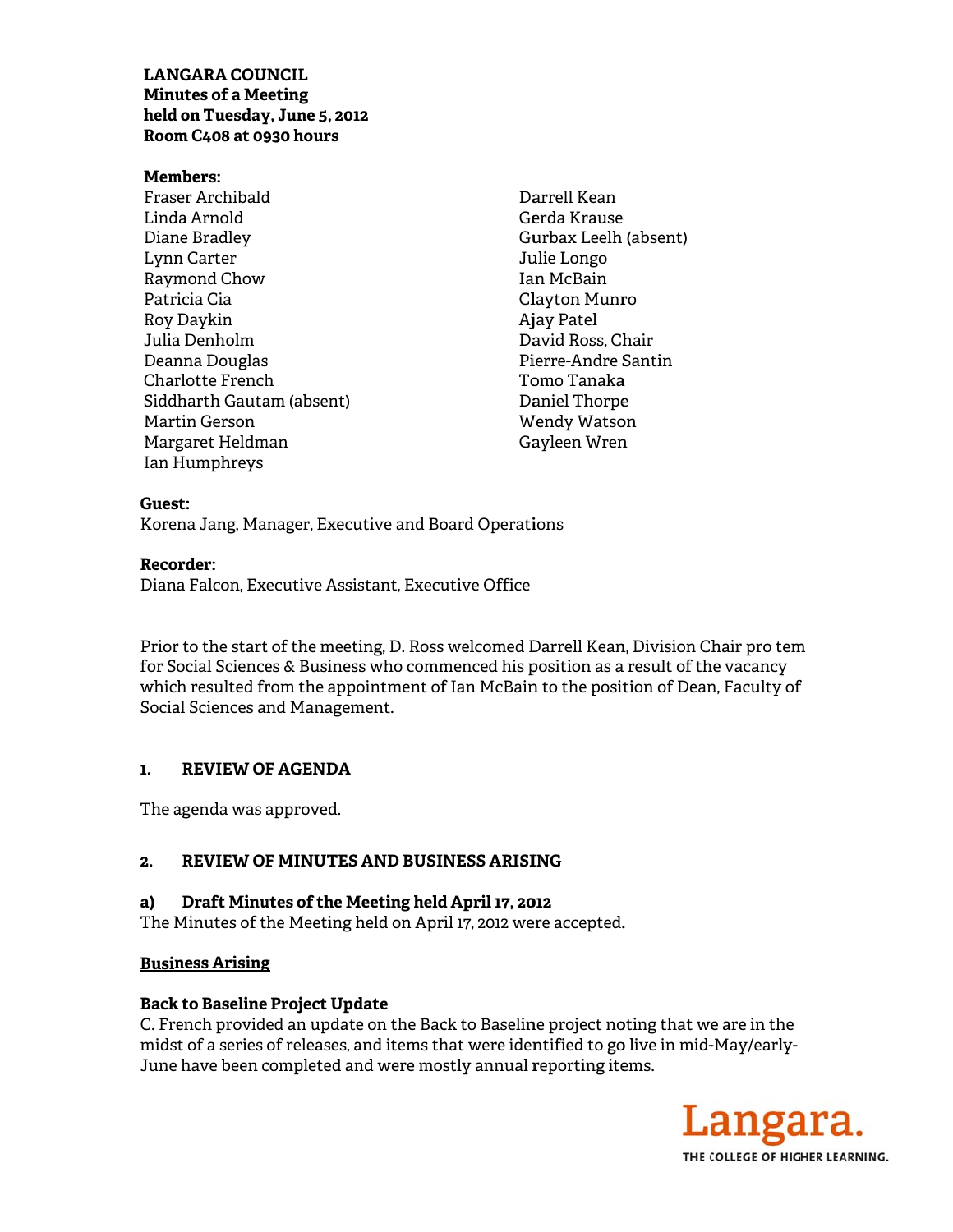## **3. EDUCATION COUNCIL REPORT**

## **a) Education Council Meeting held on April 17, 2012**

G. Krause highlighted the summary report of the Education Council meeting held on April 17, 2012 noting new program proposals; new courses; and global program changes that will update references to high school mathematics courses to reflect current BC high school curriculum.

There were no items with financial implications.

The Education Council summary report for April 17, 2012 was received for information.

# **4. FOR APPROVAL**

## **a) Policy E2003 – Registration Fee Payment and Refund**

C. French highlighted her memo attached to the agenda noting that housekeeping changes to Policy E2003 – Registration Fee Payment and Refund have been made to move procedures and the values to an appendix.

She noted a revision to Appendix 1, Item 2 to add:

 2.3 Part or all of outstanding late payment charges and/or interest may be waived under extenuating circumstances

Discussion ensued and it was noted that the Continuing Studies refund policy regarding ESL for domestic students would need to be revisited since new government regulations state that the government will not pay for student drops.

It was moved by C. French, seconded by A. Patel

 **THAT, Policy E2003 – Registration Fee Payment and Refund be approved as presented with the addition of Item 2.3 to Appendix 1.** 

**Carried Unanimously.** 

## **5. FOR INFORMATION**

## **a) Facilities Space Advisory Committee**

R. Daykin highlighted his document attached to the agenda noting that the Facilities Space Advisory Committee will advise on the use of space and priorities as far as renovations are concerned; be a vehicle to adjudicate in a structured way; and, to assist with the development of the fiscal budget.

In response to a question regarding a Letter of Understanding in the Collective Agreement between the College and the LFA for office space, R. Daykin advised that a relationship will be made between the committees.